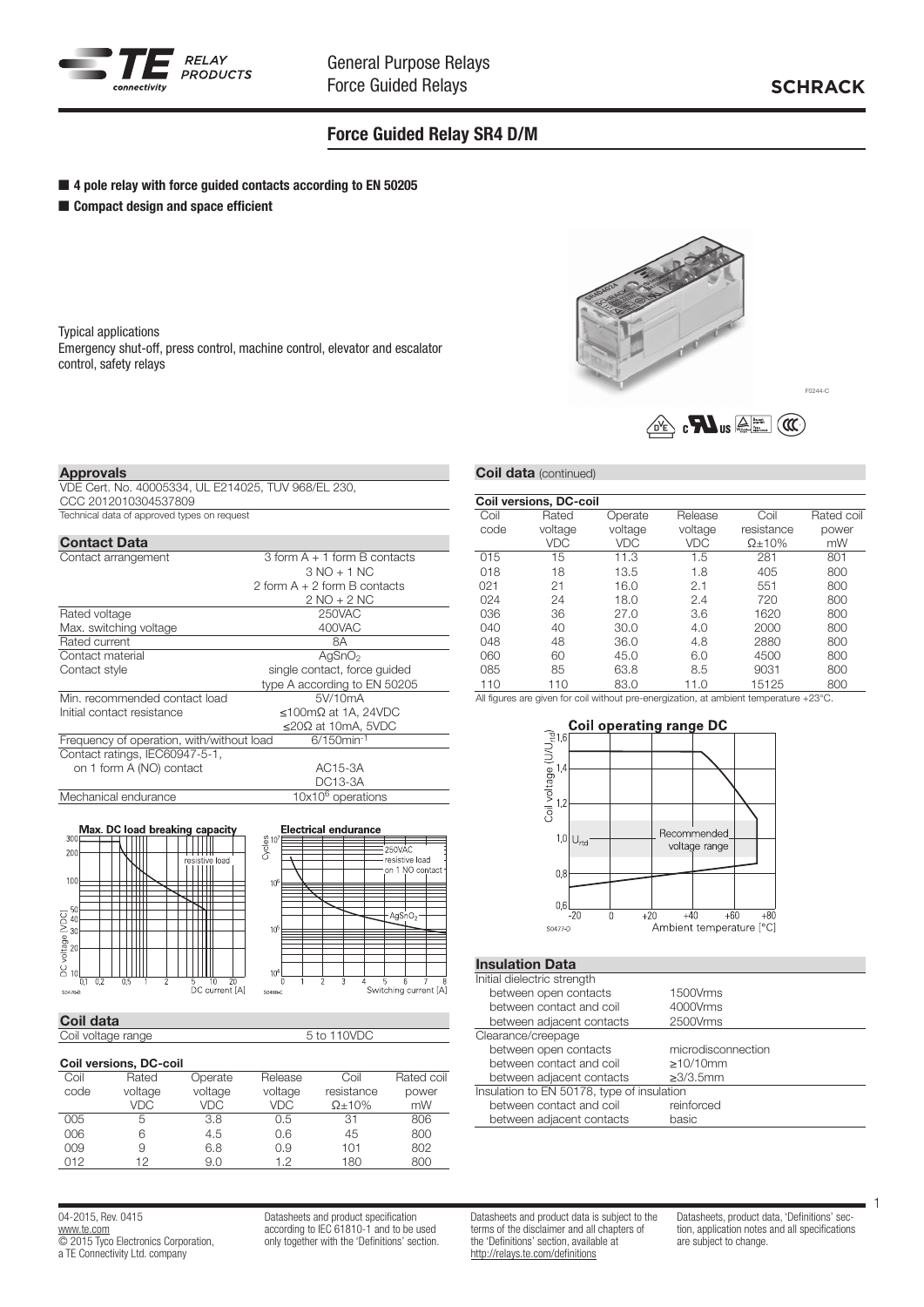

## Force Guided Relay SR4 D/M (Continued)

| <b>Other Data</b>                                                    |                                                   |  |  |
|----------------------------------------------------------------------|---------------------------------------------------|--|--|
| Material compliance: EU RoHS/ELV, China RoHS, REACH, Halogen content |                                                   |  |  |
|                                                                      | refer to the Product Compliance Support Center at |  |  |
|                                                                      | www.te.com/customersupport/rohssupportcenter      |  |  |
| Ambient temperature                                                  | $-25$ to $70^{\circ}$ C                           |  |  |
| Category of environmental Protection                                 |                                                   |  |  |
| IEC 61 810                                                           | RTIII                                             |  |  |
| Weight                                                               | 30 <sub>a</sub>                                   |  |  |
| Resistance to soldering heat THT                                     |                                                   |  |  |
| IEC 60068-2-20                                                       | $260^{\circ}$ C/5s                                |  |  |
| Packaging/unit                                                       | tube/10 pcs.                                      |  |  |
|                                                                      |                                                   |  |  |

For more detailed information see product specification 2158002



Bottom view on solder pins



2 form A + 2 form B, 2 NO + 2 NC contacts



S0413-BB

S0413-BA

3 form A + 1 form B, 3 NO + 1 NC contacts



Dimensions





S0412-BH

2

Datasheets and product specification according to IEC 61810-1 and to be used only together with the 'Definitions' section. Datasheets and product data is subject to the terms of the disclaimer and all chapters of the 'Definitions' section, available at http://relays.te.com/definitions

Datasheets, product data, 'Definitions' section, application notes and all specifications are subject to change.